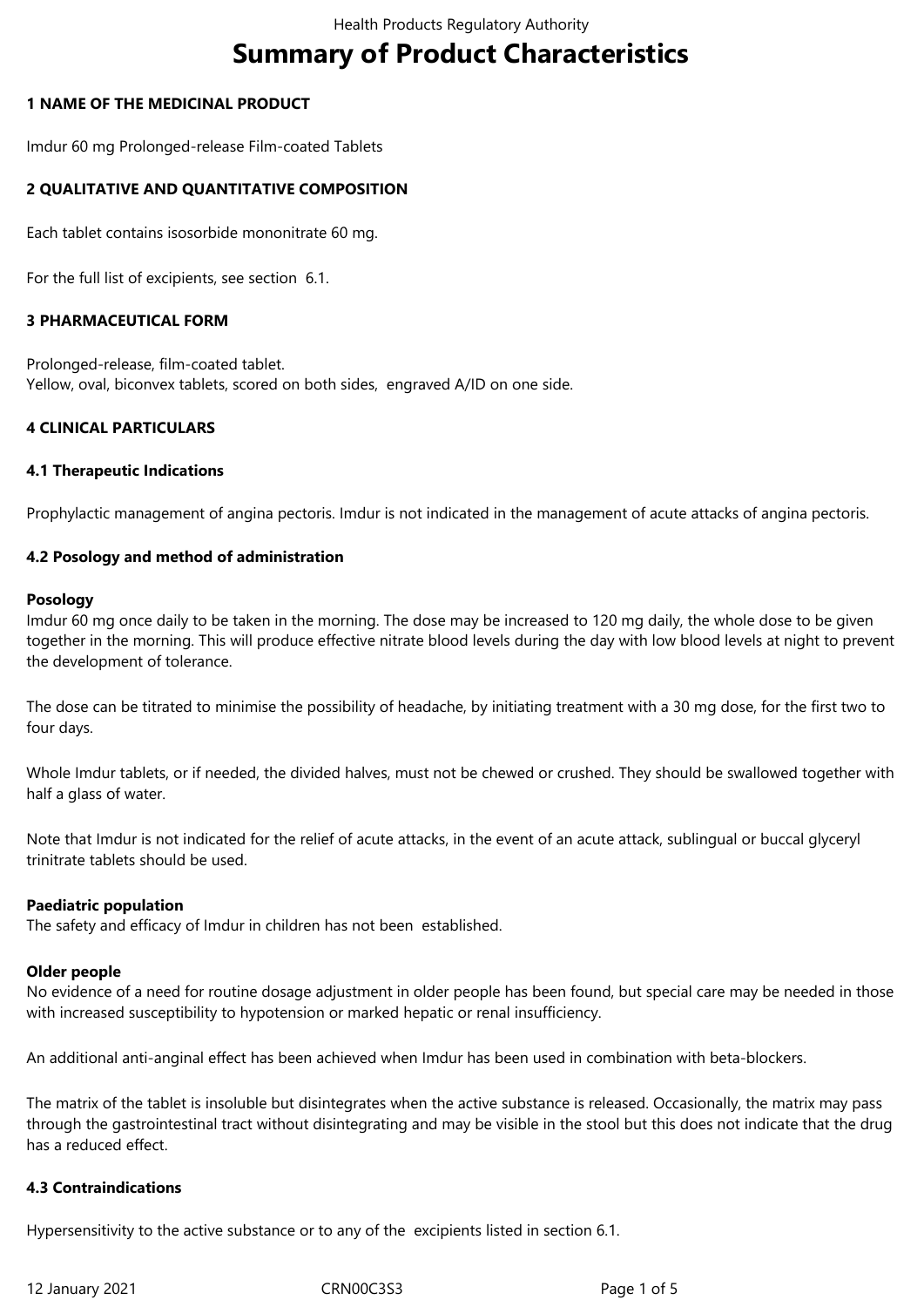#### Health Products Regulatory Authority

Patients treated with Imdur must not be given Phosphodiesterase Type 5 Inhibitors (e.g. sildenafil).

Imdur should not be used in patients with acute myocardial infarction with low filling pressure, marked anaemia, head trauma, cerebral haemorrhage, severe hypotension or hypovolaemia,constrictive cardiomyopathy and pericarditis.

Use in patients with severe cerebrovascular insufficiency is contraindicated.

## **4.4 Special warnings and precautions for use**

Nitrates may give rise to symptoms of collapse after the first dose in patients with labile circulation. These symptoms can largely be avoided if the treatment is started with a 30 mg dose.

The safety and efficacy of Imdur has not been established in children.

Imdur should be used with caution in patients suffering from hypothyroidism, hypothermia, malnutrition, severe liver or renal disease.

## **4.5 Interaction with other medicinal products and other forms of interactions**

Some of the effects of alcohol and other vasodilators may be potentiated by this agent.

Concomitant administration of Imdur and Phosphodiesterase Type 5 Inhibitors can potentiate the vasodilatory effect of Imdur with the potential result of serious side effects such as syncope or myocardial infarction. Therefore, Imdur and Phosphodiesterase Type 5 Inhibitors (e.g. sildenafil) must not be given concomitantly.

## **4.6 Fertility, pregnancy and lactation**

The safety and efficacy of Imdur during pregnancy or lactation has not been established. Imdur should not be used during pregnancy or lactation unless considered essential by the physician.

## **Breast-feeding**

It is not known whether isosorbide mononitrate is secreted in human milk.

## **4.7 Effects on ability to drive and use machines**

Patients may develop dizziness when first using Imdur. Patients should be advised to determine how they react to Imdur before they drive or operate machinery.

## **4.8 Undesirable effects**

Most of the adverse reactions are pharmacodynamically mediated and dose-dependent. Headache may occur when treatment is initiated, but usually disappears during continued treatment. Hypotension, with symptoms such as dizziness and nausea with syncope in isolated cases, has occasionally been reported. These symptoms generally disappear during continued treatment.

The following definitions of frequencies are used: Very common (≥1/10), common (≥1/100 to <1/10), uncommon (≥1/1,000 to <1/100), rare (≥1/10,000 to <1/1,000), very rare (<1/10,000) and not known (cannot be estimated from the available data).

## **Adverse drug reactions by frequency and system organ class (SOC)**

| <b>System Organ Class</b>      | <b>Frequency</b> | <b>Reaction</b>                |
|--------------------------------|------------------|--------------------------------|
| Nervous system disorders       | Common           | Headache, dizziness            |
|                                | Rare             | Fainting                       |
| Cardiac and vascular disorders | Common           | Hypotension, tachycardia       |
| Gastrointestinal disorders     | Common           | Nausea                         |
|                                |                  | Uncommon   Vomiting, diarrhoea |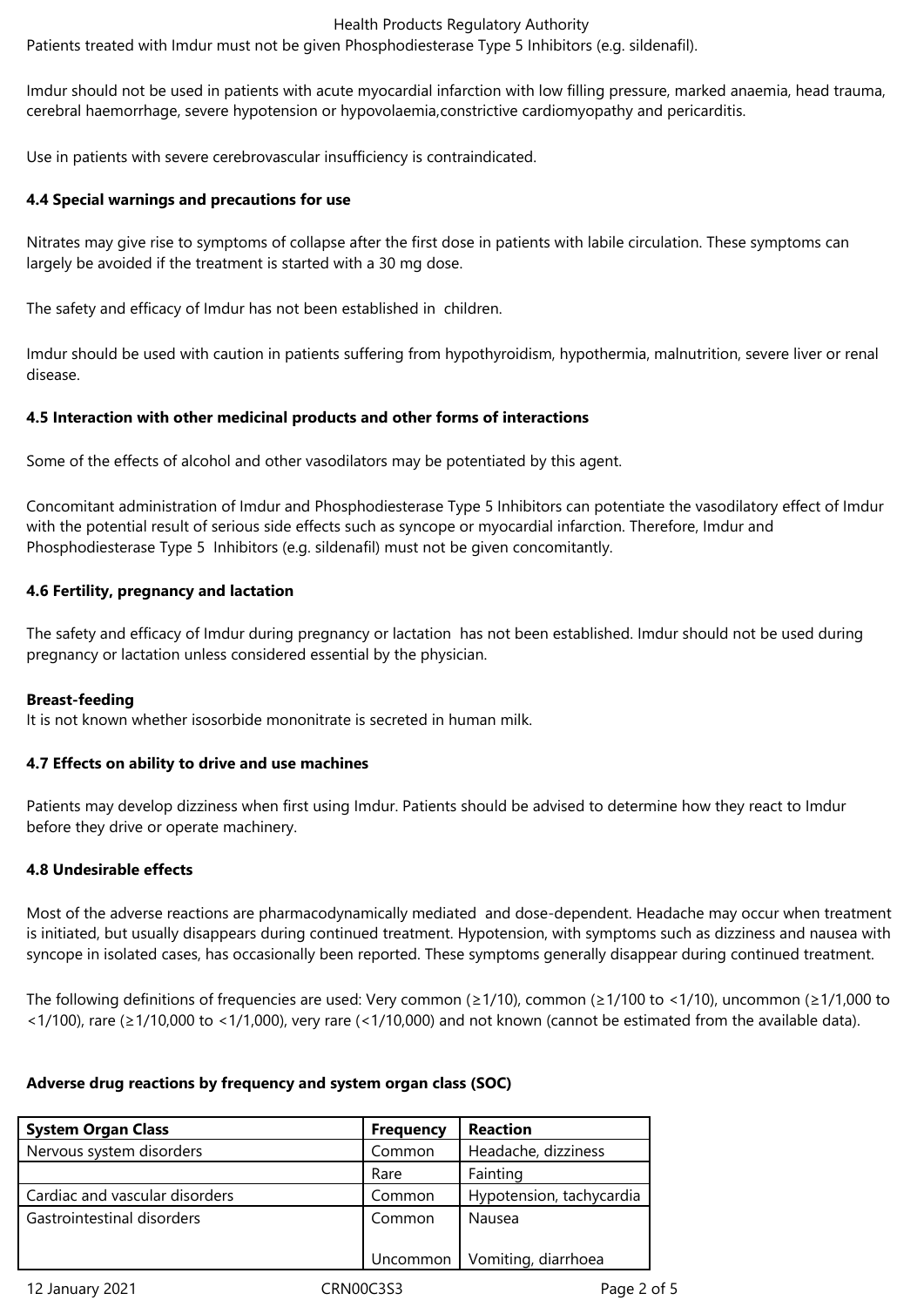| Musculoskeletal and connective tissue disorders   Very rare | Myalgia |
|-------------------------------------------------------------|---------|
|                                                             |         |

## **Reporting of suspected adverse reactions**

Reporting suspected adverse reactions after authorisation of the medicinal product is important. It allows continued monitoring of the benefit/risk balance of the medicinal product. Healthcare professionals are asked to report any suspected adverse reactions via HPRA Pharmacovigilance, Earlsfort Terrace, IRL – Dublin 2. Tel: +353 1 6764971 . Fax: +353 1 6762517 Website www.hpra.ie; e-mail: medsafety@hpra.ie

#### **4.9 Overdose**

#### **Sympto[ms](http://www.hpra.ie/)**

Pulsing headache. More serious symptoms are excitation, flushing, cold perspiration, nausea, vomiting, vertigo, syncope, tachycardia and a fall in blood pressure.

#### **Management**

Induction of emesis, activated charcoal. In case of pronounced hypotension the patient should first be placed in the supine position with legs raised. If necessary intravenous fluids should be administered.

#### **5 PHARMACOLOGICAL PROPERTIES**

#### **5.1 Pharmacodynamic properties**

Pharmacotherapeutic group: Vasodilators used in cardiovascular disease (organic nitrates). ATC Code: C01DA14.

The principal pharmacological action of isosorbide mononitrate, an active metabolite of isosorbide dinitrate, is relaxation of vascular smooth muscle, producing vasodilation of both arteries and veins with the latter effect predominating. The effect of the treatment is dependent on the dose. Low plasma concentrations lead to venous dilatation, resulting in peripheral pooling of blood, decreased venous return and reduction in left ventricular end-diastolic pressure (preload). High plasma concentrations also dilate the arteries, reducing systemic vascular resistance and arterial pressure leading to a reduction in cardiac afterload. Isosorbide mononitrate may also have a direct dilatory effect on the coronary arteries. By reducing the end-diastolic pressure and volume, the preparation lowers the intramural pressure, thereby leading to an improvement in the subendocardial blood flow.

The net effect when administering isosorbide mononitrate is therefore, a reduced workload of the heart and an improved oxygen supply/demand balance in the myocardium.

## **5.2 Pharmacokinetic properties**

Imdur is a prolonged-release formulation (Durules). The active substance is released independently of pH over a ten hour period. Compared to ordinary tablets the absorption phase is prolonged and the duration of effect is extended.

Isosorbide mononitrate is completely absorbed and is not metabolised during the first passage through the liver. This reduces the intra- and inter-individual variations in plasma levels and leads to predictable and reproducible clinical effects.

The elimination half-life of isosorbide mononitrate is around 5 hours. The plasma protein binding is less than 5%. The volume of distribution for isosorbide mononitrate is about 0.6 l/kg and total clearance around 115ml/minute. Elimination is primarily by denitration and conjugation in the liver. The metabolites are excreted mainly via the kidneys. Only about 2% of the dose given is excreted intact via the kidneys.

Impaired liver or kidney function has no major influence on the pharmacokinetic properties.

The extent of bioavailability of Imdur is about 90% compared to immediate release tablets. Absorption is not significantly affected by food intake and there is no accumulation during steady state. Imdur exhibits dose proportional kinetics up to 120 mg. After repeated peroral administration with 60 mg once daily, maximal plasma concentration (around 3000nmol/l) is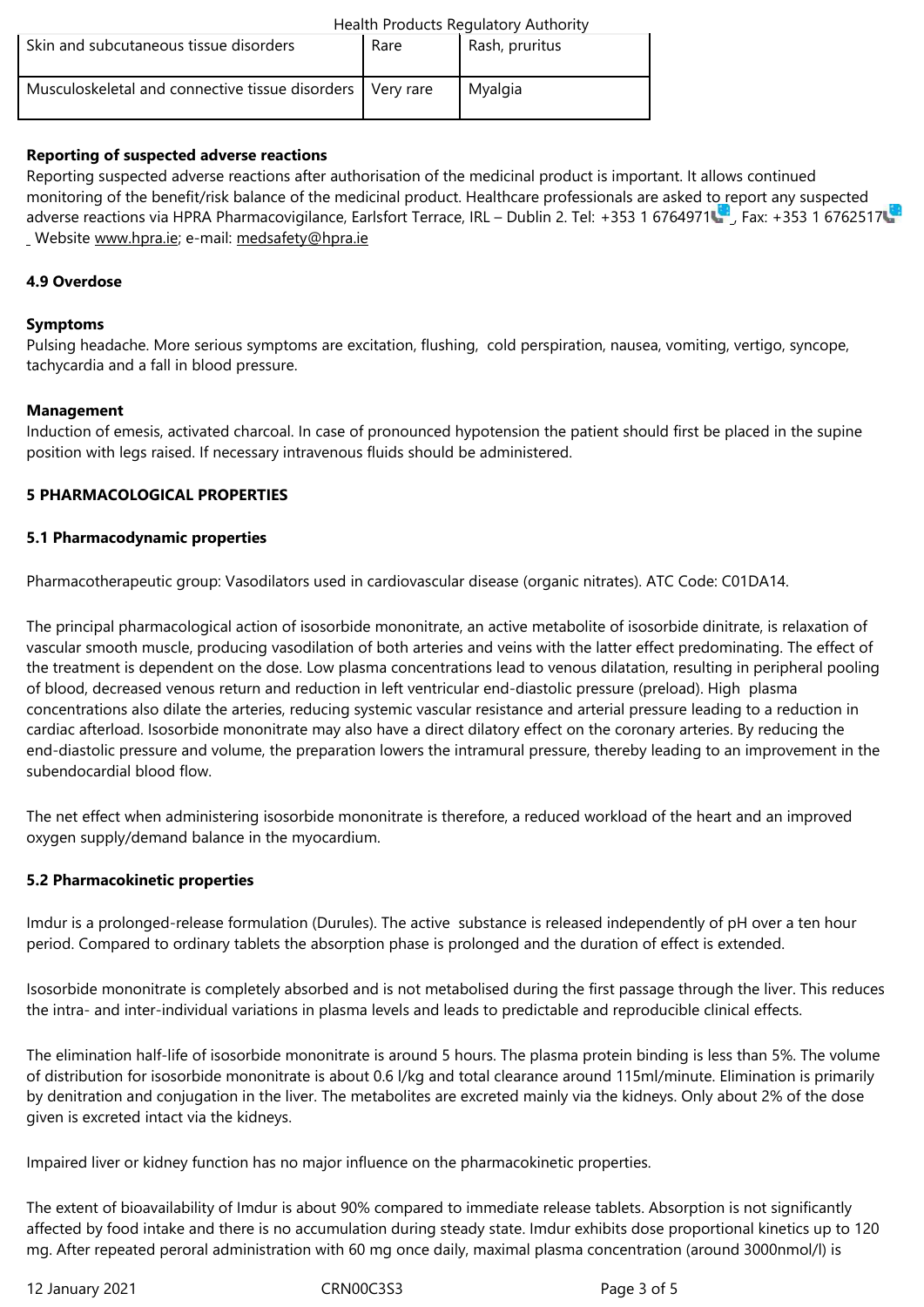#### Health Products Regulatory Authority

achieved after around 4 hours. The plasma concentration then gradually falls to under 500nmol/l at the end of the dosage interval (24 hours after dose intake).

In placebo-controlled studies, Imdur once daily has been shown to effectively control angina pectoris both in terms of exercise capacity and symptoms, and also in reducing signs of myocardial ischaemia. The duration of the effect is at least 12 hours, at this point the plasma concentration is at the same level as at around 1 hour after dose intake (around 1300 mmol/l).

Imdur is effective as monotherapy as well as in combination with chronic Beta-blocker therapy and calcium antagonists.

The clinical effects of nitrates may be attenuated during repeated administration owing to high and/or even plasma levels. This can be avoided by allowing low plasma levels for a certain period of the dosage interval. Imdur, when administered once daily in the morning, produces a plasma profile of high levels during the day and low levels during the night. With Imdur 60 mg or 120 mg once daily, no development of tolerance with respect to anti anginal effect has been observed. Rebound phenomenon, between doses as described with intermittent nitrate patch therapy, has not been seen with Imdur.

## **5.3 Preclinical safety data**

The accessible data indicate that isosorbide mononitrate has expected pharmacodynamic properties of an organic nitrate ester, has simple pharmacokinetic properties and is devoid of toxic, mutagenic or oncogenic effects. This indicates that the substance can be used clinically with sufficient safety, and this conclusion is supported by the data from the clinical use of isosorbide mononitrate which has shown that the substance is well tolerated in humans.

## **6 PHARMACEUTICAL PARTICULARS**

## **6.1 List of excipients**

- *Tablet core:* Aluminium silicate Paraffin special Hyprolose Magnesium stearate Colloidal anhydrous silica
- *Coating layer:* Hypromellose Macrogol 6000 Titanium dioxide (E171) Ferric oxide yellow (E172) Paraffin special

# **6.2 Incompatibilities**

Not applicable.

## **6.3 Shelf life**

3 years.

## **6.4 Special precautions for storage**

Do not store above 30 ˚C.

## **6.5 Nature and contents of container**

Amber glass bottles with a LD-polyethylene cap in a pack of 100 tablets. Thermoformed Aluminium/PVC blister strip in packs of 7, 14, 28 and 98 tablets.

12 January 2021 CRN00C3S3 Page 4 of 5 Not all pack sizes may be marketed.